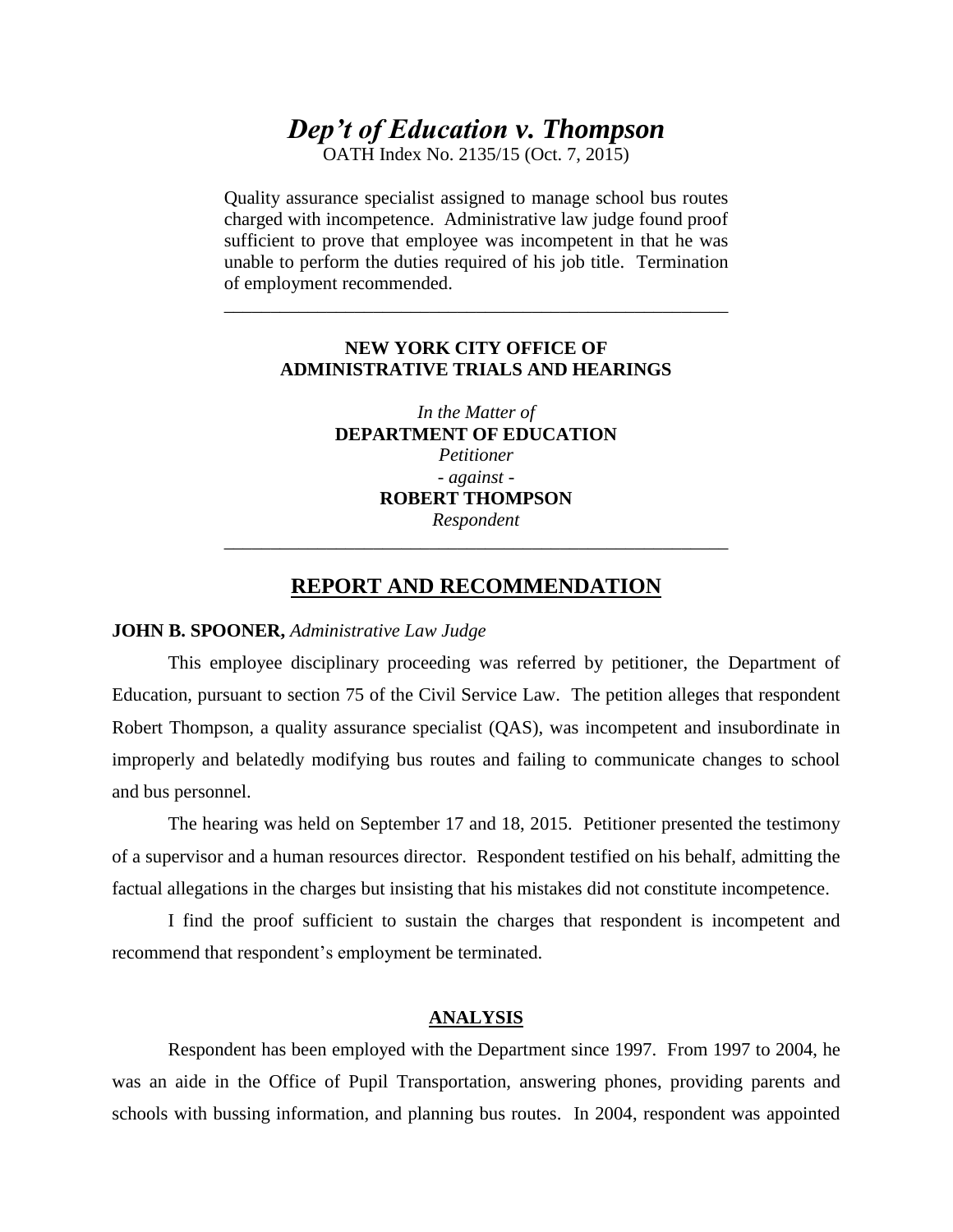to the title of QAS for pupil transportation. According to the tasks and standards of this title (Pet. Ex. 18), QAS's perform tasks including routing buses, establishing bus schedules, inspecting bus routes, and investigating complaints about bus service. When respondent was first appointed to the title, he was assigned to inspect buses for safety. In 2007, respondent had his driver's license revoked based upon a driving while intoxicated conviction. Because he was required to drive to his bus inspection assignments, he was reassigned to process bussing for students residing in shelters. In April 2012, respondent was transferred again to work as a router in the Office of Pupil Transportation under Manhattan Borough Director Richard Scarpa. The charges here concern respondent's work performance under Mr. Scarpa from 2014 to date.

Mr. Scarpa indicated that Department QAS's are assigned to be field inspectors and bus routers (Tr. 16). There are 22 routers in his office who manage the bus routes in the five City boroughs (Tr. 17). The office supplies City bus services mandated by law to pupils living in the City who attend public and private schools (Tr. 14). Routers process requests from schools to create new stops and constantly review existing stops and routes for compliance with the bussing guidelines and for efficiency. Routers must respond to complaints from schools or bus companies and promptly and accurately communicate any bus route changes to both the schools and to the bus companies (Tr. 18).

Department rules mandate certain limits on the school bus routes. The routes must not require any pupil to be on a bus for longer than 90 minutes (Tr. 37). The bus schedule should always get pupils to their schools at least five minutes and no more than 30 minutes before classes start and should not leave school less than five minutes after classes end (Tr. 45). All changes in the bus stops or bus routes must be communicated immediately by e-mail to the affected schools and to the bus dispatchers for the affected bus companies (Tr. 52-53).

In performing their routing duties, routers use two software applications. The first, developed by the Department, is called GenEd-I. This software assists in creating new bus stops and reviewing old stops. Another commercial software application called Edulog stores all existing bus routes, provides maps of routes, and shares this information over the internet with the schools and the bus companies (Tr. 19-22). Edulog also provides estimated stop times based upon distances between the stops (Tr. 23). Routers are expected to review the Edulog times to ensure that they are reasonably accurate based upon the time of day and the anticipated traffic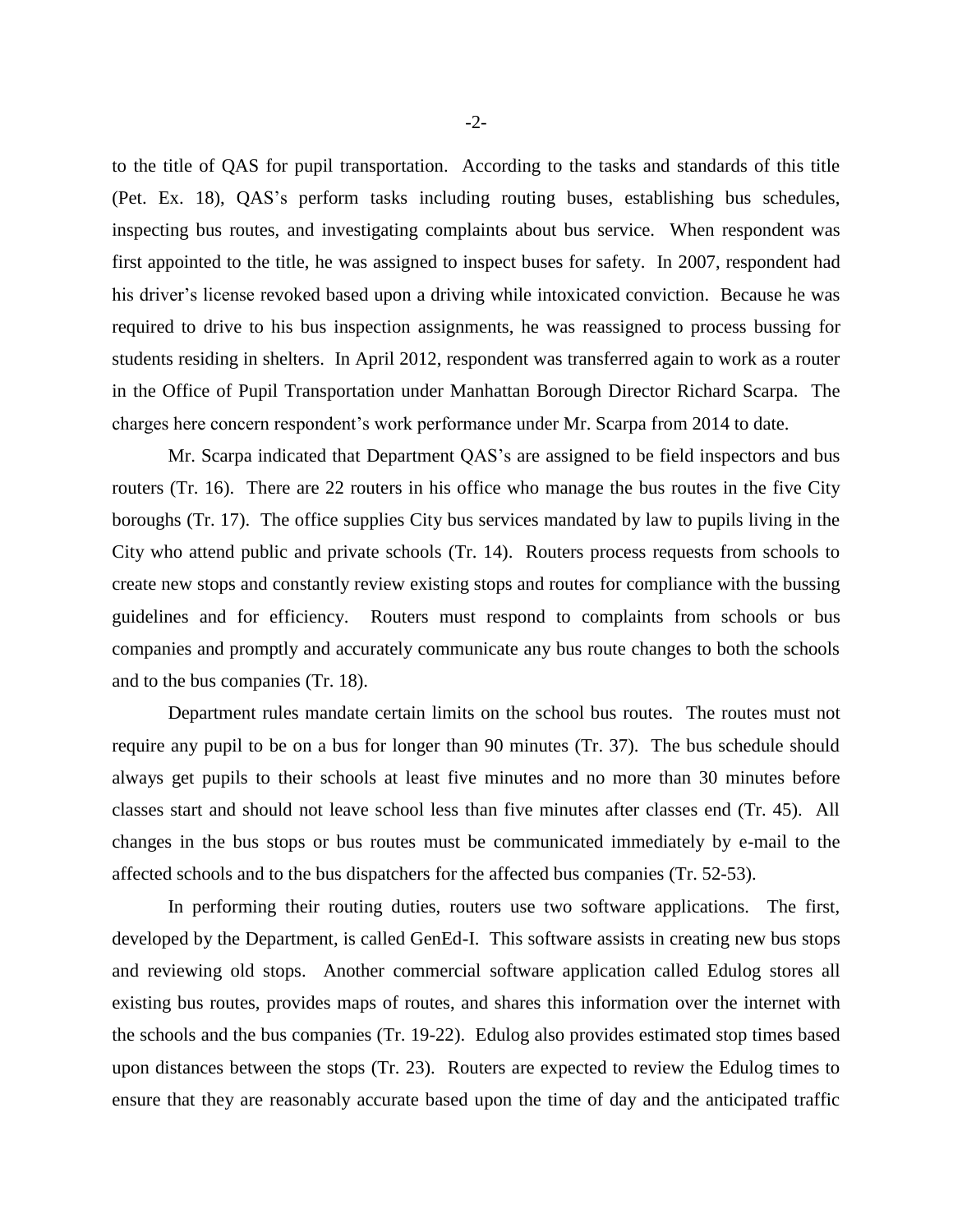(Tr. 24). Routers are encouraged to make field visits to assist them in analyzing reasonable times for various bus routes (Tr. 24).

Mr. Scarpa testified as to how respondent came to work for him. In April 2012, Mr. Scarpa attended a meeting where the unit directors were asked whether they would accept respondent as an employee (Tr. 30). The director of the inspection unit, Ms. Rocca, indicated that she would not accept respondent (Tr. 134). Because Mr. Scarpa liked respondent and wanted him to succeed, he agreed to accept respondent as a router and assigned him as a router for the Manhattan general education bus routes (Tr. 30-31). Immediately, Mr. Scarpa noticed that respondent was a "slow learner" who did not pick up instructions easily (Tr. 31). Nonetheless, Mr. Scarpa decided that he would give respondent two years to learn the router job (Tr. 32).

Respondent, like other routers, was trained by working with and watching more experienced routers as they added and subtracted stops from bus routes and created new ones (Tr. 26, 34). About a year after respondent was placed in the unit, another employee, Mr. Libasci, a former barber, was hired and rapidly became adept at managing the router assignments and assisted respondent with completing his work (Tr. 32-33).

Mr. Scarpa indicated that there were many problems with respondent's work from the beginning. Mr. Scarpa sent respondent an e-mail (Pet. Ex. 3) in November 2013 noting that his work performance was unsatisfactory in that he failed to complete routing assignments, tried to place stops on routes that did not exist, created routes which were beyond the 90-minute route limit, and created routes where sequential stops had identical pick-up times (Tr. 37). Mr. Scarpa suspected that Mr. Libasci reviewed most of respondent's work and prevented some mistakes from being made (Tr. 32). Beginning in 2013, Mr. Scarpa offered respondent additional training but respondent expressed no interest (Tr. 38).

The 12 specifications in the charges here allege mistakes made by respondent beginning in approximately July 2014, some two years after respondent joined the routing unit. The charges concern three fundamental types of errors: (1) failing to complete routing assignments on time, (2) failing to add or adjust bus stops within the office guidelines, and (3) failing to communicate bus stop changes to schools and bus companies. Most of the mistakes are described in either contemporary e-mails or in memos from Mr. Scarpa to respondent.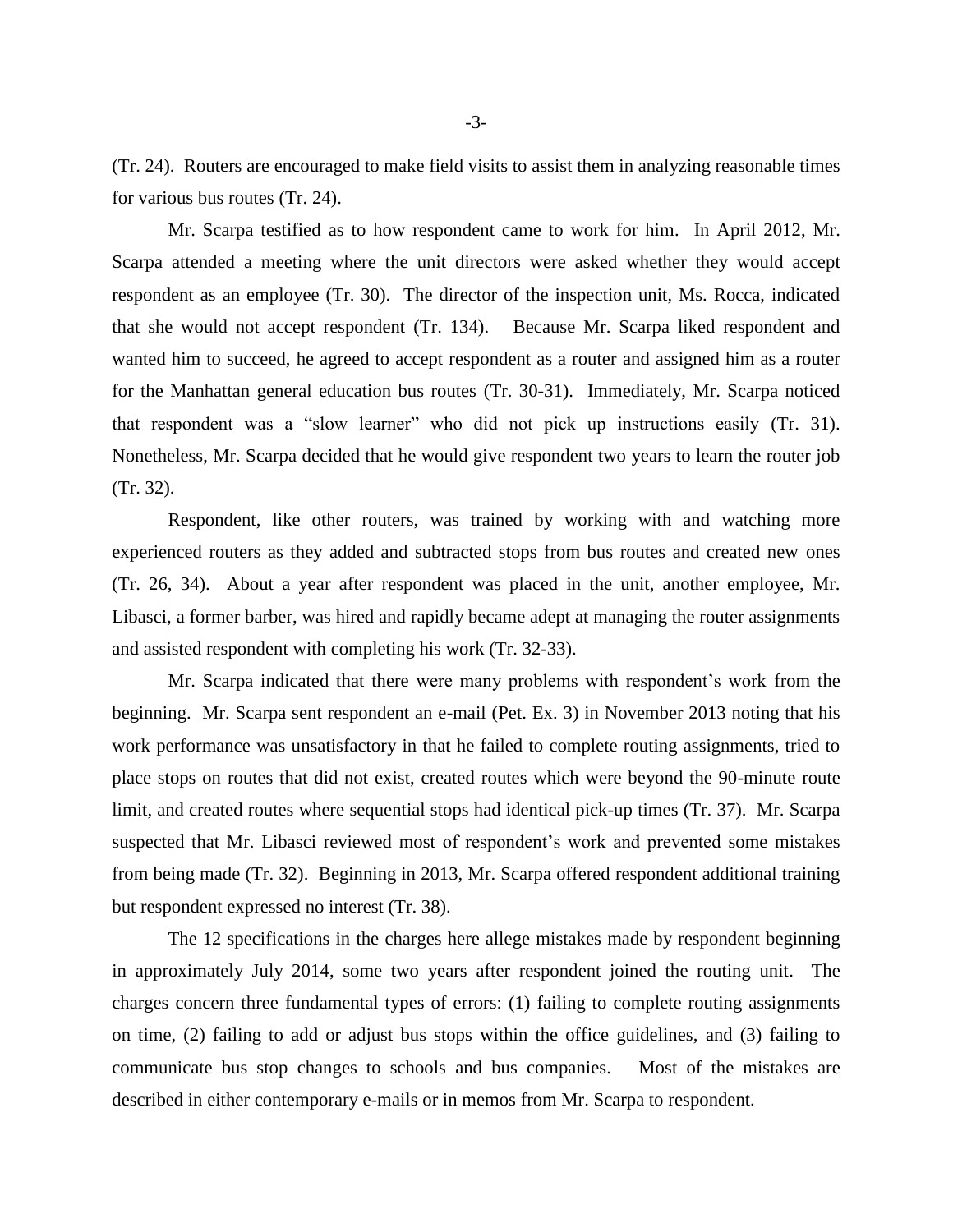As alleged in specification 11, on July 16, 2014, respondent spent more than three days to delete two summer routes, a simple assignment. When Mr. Scarpa reviewed respondent's work, he found that a stop had been improperly eliminated with a student still on it (Tr. 39-42; Pet. Ex. 4). Mr. Scarpa noted that this mistake might have resulted in a student waiting alone on the street for a bus that would never come (Tr. 41).

On approximately July 22, 2014, Mr. Scarpa gave respondent instructions, to "eliminate stops that had no riders and to adjust the times for the schools whose session times have changed." Respondent did not complete the assignment, which should have taken no more than a week, until over two weeks later, on August 8. When Mr. Scarpa reviewed respondent's routing work for this period, he found that five buses would arrive after school started, seven buses would arrive more than 30 minutes before school started, one bus would drop off a pupil before school was dismissed, and one bus route was more than two hours long. Mr. Scarpa noted that all of these routing problems were in violation of the Department routing policy and "unacceptable" (Tr. 42-46; Pet. Ex. 5).

Due to respondent's failure to complete a variance assignment, involving bussing requests from pupils residing in a City shelter (Tr. 18), and other errors, beginning on August 14, 2014, Mr. Scarpa informed respondent by e-mail (Pet. Ex. 6) that he must present all his routing plans or modifications, "no matter how minor," to Mr. Scarpa for his review (Tr. 47).

On September 8, 2014, Mr. Scarpa received a complaint at around 8:00 a.m. from a bus company dispatcher indicating that two new stops had been added to a route without notifying the bus company. The driver failed to pick up a student at the new stop and the parent was upset and complained. When Mr. Scarpa asked respondent whether he had failed to notify the bus company of the new stop, respondent did not reply directly, saying that the dispatcher called him and "took care of the problem." Mr. Scarpa wrote that, based upon this conversation, he presumed that respondent failed to notify the bus company of the stop change and stated that this was "not acceptable." Respondent evidently did not reply (Tr. 50-54; Pet. Ex. 7). On September 12, 2014, a school employee again wrote to Mr. Scarpa to complain that respondent made a change to a bus route for the following day without notifying the school (Pet. Ex. 9).

In September 2014 respondent failed to timely or correctly complete "extended day routing." According to Mr. Scarpa, extended day routing is later bussing for students who stay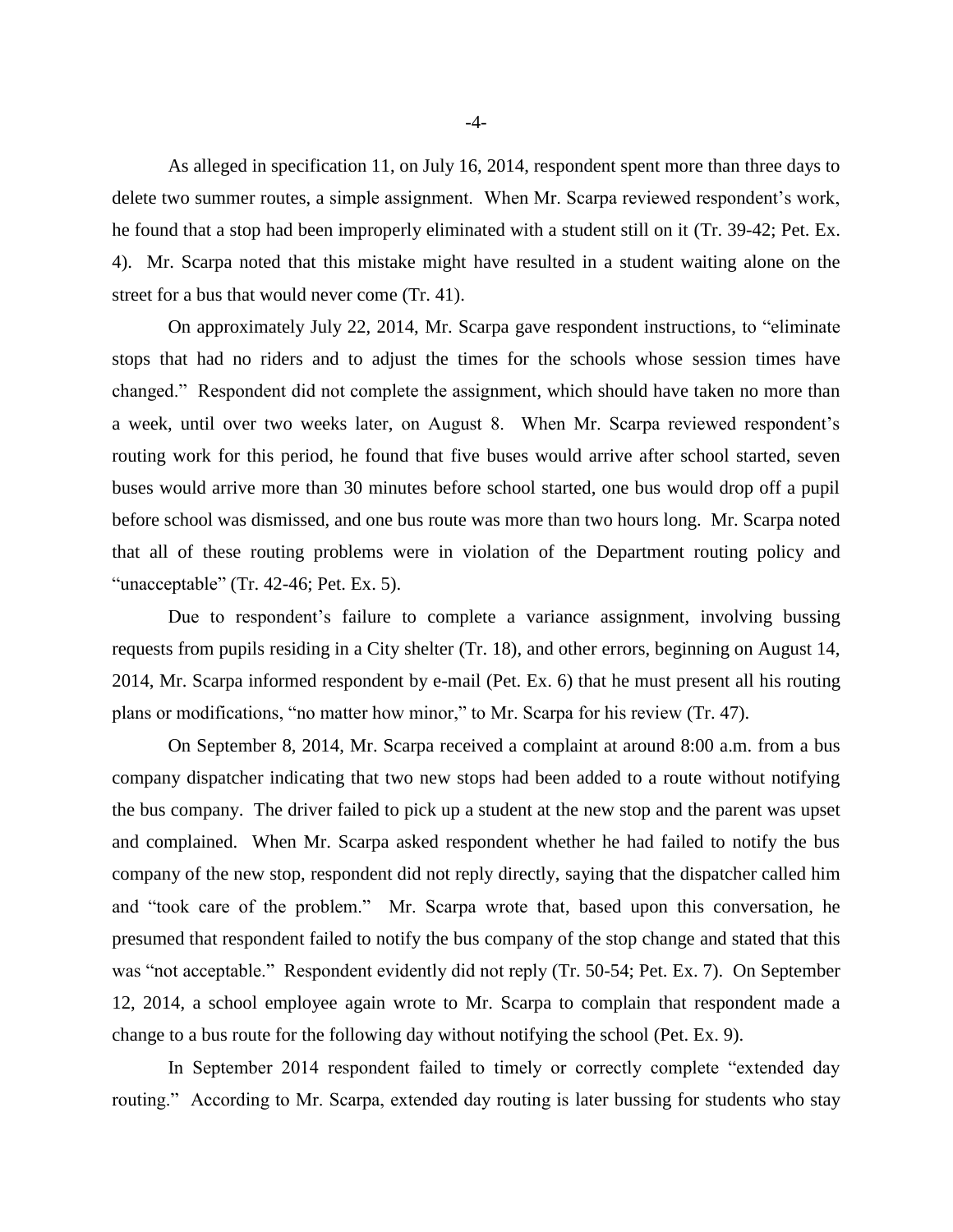up to 37 minutes later for supplemental education (Tr. 60). Mr. Scarpa testified that he wrote a memo (Pet. Ex. 11) to respondent on September 16, 2014, recounting errors on the "extended day routing" in that respondent had placed stops on routes which did not exist (Tr. 61). Respondent also made errors on ten other routes, including routes longer than the allowable 90 minute limit and routes with multiple stops with the same pick-up times. Mr. Scarpa noted that respondent had repeatedly declined further training. At the end of the memo, Mr. Scarpa indicated that he was scheduling respondent for mandatory training with another router from 2:00 p.m. to 4:00 p.m. on Tuesdays and Thursdays. He noted that "further disciplinary action may be required." Respondent refused to sign to confirm receipt of the memo.

On September 11, 2014, a parent wrote an e-mail (Pet. Ex. 10) to Mr. Scarpa complaining about the addition of a remote bus stop on a bus route on the Upper East Side which made the pupils 30 to 60 minutes late for school. Mr. Scarpa replied, copying respondent and stating that the route was being reviewed. Four days later, the parent complained again stating that nothing had been done to remedy the route problem and stating he had been taking his daughter to school so she could get there on time. Mr. Scarpa wrote that, when he asked respondent about the issue, respondent stated that he did not understand why he was reviewing the route (Tr. 57-60).

Mr. Scarpa testified that on September 16, 2014, he sent respondent an e-mail asking him to complete three capping requests, which involve transferring students to another school when the current school reaches its capacity. Mr. Scarpa indicated this task should have taken no more than two days. When Mr. Scarpa asked respondent about this assignment some three weeks later, on October 22, respondent said that he had not started it (Tr. 65-67).

On October 9, 2014, respondent was directed to correct a number of bus stops that did not meet the unit guidelines, including bus arrivals which were too early, departures which were too late, bus stops which were redundant, and bus stops on the same route with the same times. Mr. Scarpa indicated that this assignment should have taken no more than a couple of hours, but took respondent over a day and still needed to be returned to him multiple times for correction (Tr. 69).

Mr. Scarpa testified that, on October 20, 2014, he asked respondent to recalculate stops for the Hunter College Elementary School and assign the stops to a new route. Mr. Scarpa indicated this assignment should have taken a couple of hours. When he reviewed the work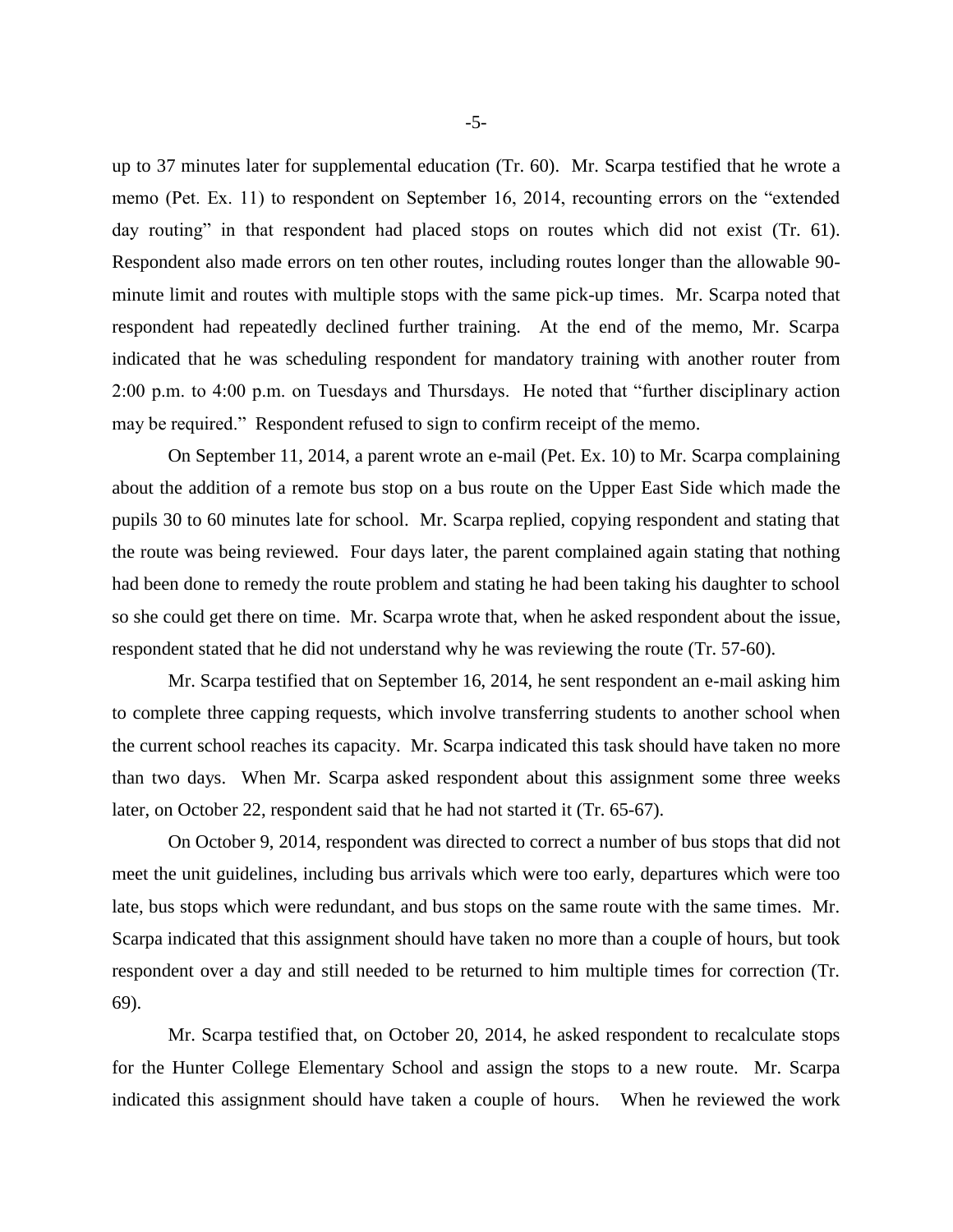respondent had done two days later, he found that no stop had been deleted from the old route and that a new stop had been added to the new route without adjusting the times of the following stops. Mr. Scarpa had to ask respondent several more times about the route before it was completed (Tr. 70-71). Mr. Scarpa sent respondent a memo (Pet. Ex. 12) commemorating these errors and noting that his mistakes were "completely unacceptable." Respondent refused to sign the memo.

Mr. Scarpa testified that he was informed by the router who was assigned to train respondent on Tuesdays and Thursdays, that respondent did not attend training sessions in December 2014 or January 2015. When Mr. Scarpa asked respondent about this, respondent admitted he had skipped the training due to the requirement that he perform field assignments (Tr. 75). According to Mr. Scarpa, routers are not asked to do more than two to three field assignments per week and these could have been scheduled by respondent at times other than his two scheduled training times on Tuesday and Thursday afternoons (Tr. 76-77).

Mr. Scarpa testified that, on January 29, 2015, respondent made a field visit to a school and reported back to Mr. Scarpa that the school had no bus route problems. In fact, Mr. Scarpa was later informed that the school had a problem with a bus missing stops and that respondent had been told of this problem during his visit. Respondent admitted to Mr. Scarpa that he was informed of the problem and failed to report it (Tr. 80-82). The situation was commemorated in an e-mail exchange (Pet. Ex. 16) between respondent and Mr. Scarpa.

In late 2014 and January 2015, respondent improperly handled bussing requests for students living in homeless shelters. Mr. Scarpa testified that on January 29, 2015, he assigned respondent to analyze four requests (Pet. Ex. 14) for homeless students to use nearby bus routes. Respondent reviewed the requests and told Mr. Scarpa that there were no bus stops that any of the four students could use. Consequently the four students would have to take public transportation. When the requests were assigned to Mr. Libasci, he located nearby bus routes for all four students (Tr. 78-79).

On March 19, 2015, Mr. Scarpa met with respondent and his union representative to discuss his job performance. They discussed respondent's failure to attend training in December 2014, and January 2015, his failure to report the bus route problem, and his failure to process the variance requests. On March 25, 2015, Mr. Scarpa sent respondent yet another memo (Pet. Ex.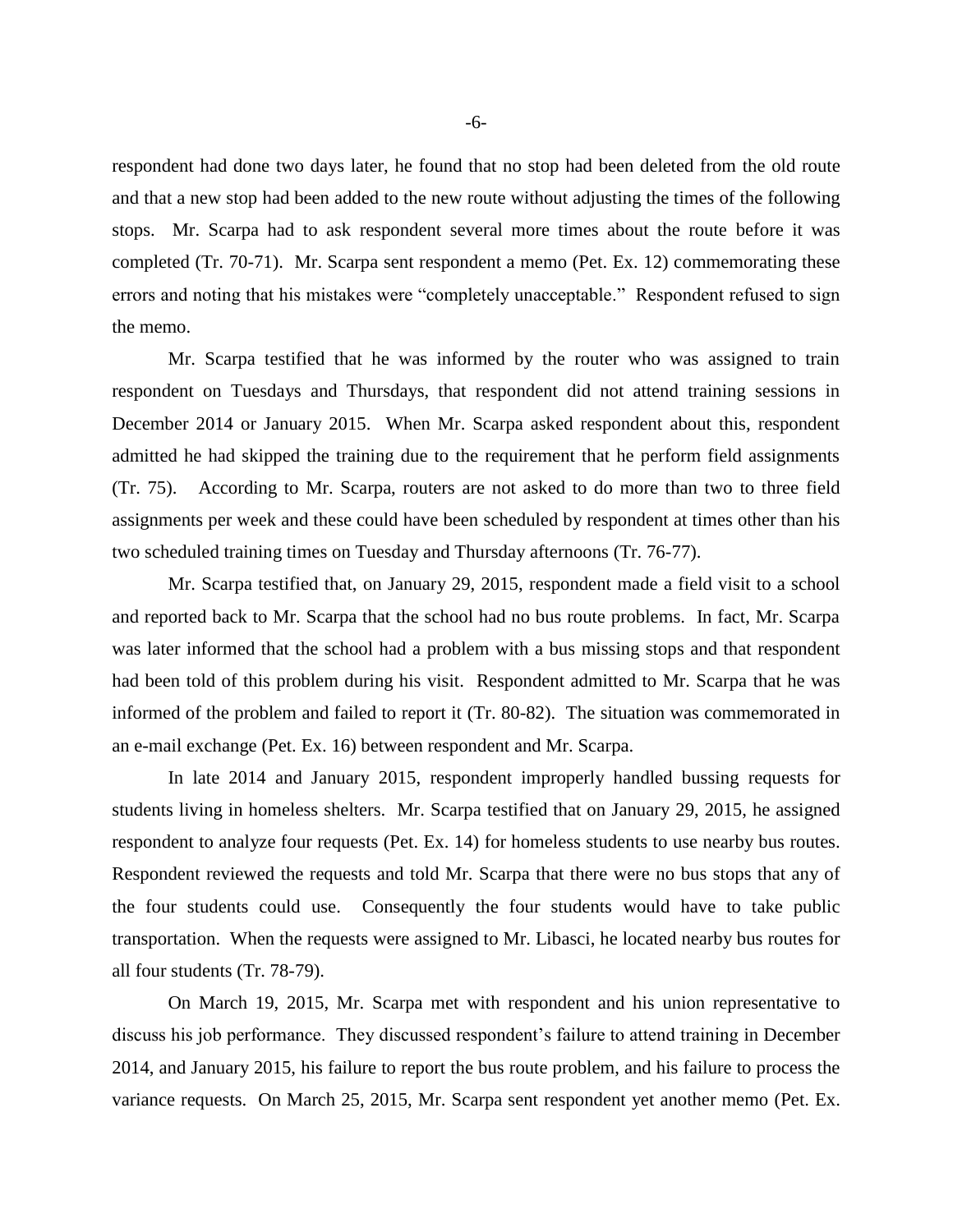13) recounting the March 19, 2015, meeting. Mr. Scarpa again told respondent that his errors may lead to disciplinary action and termination. Respondent refused to sign for receipt of the memo (Tr. 82-84).

Petitioner presented proof that, following service of the charges in March 2015, respondent's mistakes and poor work performance have continued. In July 2015, respondent was assigned to find alternatives to existing bus stops. He later delivered to Mr. Scarpa three school routes and five alternate bus stops. One of the alternative stops respondent provided did not exist. A second stop was not close enough to be an alternative. When respondent tried to again provide an alternate stop for the first error, he identified a stop that was not on the school's route and was impractical because it was two crosstown avenues away from the route (Tr. 89-90; Pet. Ex. 17).

On September 3, 2015, a school representative complained to respondent by e-mail (Pet. Ex. 17) that stops which had been requested to be added in late July were still not on the bus routes.

Also on September 3, 2015, Mr. Scarpa assigned respondent to process a request for new stops from the Epiphany School. According to an e-mail thread (Pet. Ex. 17), respondent told the school on September 3 that he would add the new stops. As of September 8, 2015, the stops had still not been added, even though respondent told the school representative that they had. On September 8, the company representative complained to Mr. Scarpa that on multiple occasions respondent had asked him to repeat explanations and e-mail information about routing changes that had been explained before. Respondent assured him that changes would be made, but nothing was done.

On September 4, 2015, a bus company dispatcher complained to respondent by e-mail (Pet. Ex. 17) that a route had been deleted and a new school and additional stops added without notifying the bus company (Tr. 114). On September 4, 2015, the same dispatcher complained by e-mail (Pet. Ex. 17) that changes respondent told her had been made were not made because they did not appear in the database (Tr. 115-16).

On September 8, 2015, a Spence School representative complained by e-mail that respondent failed to re-route stops where the last stop was more than 90 minutes after the route began, although he had been working on the error since sometime in August. Later that day,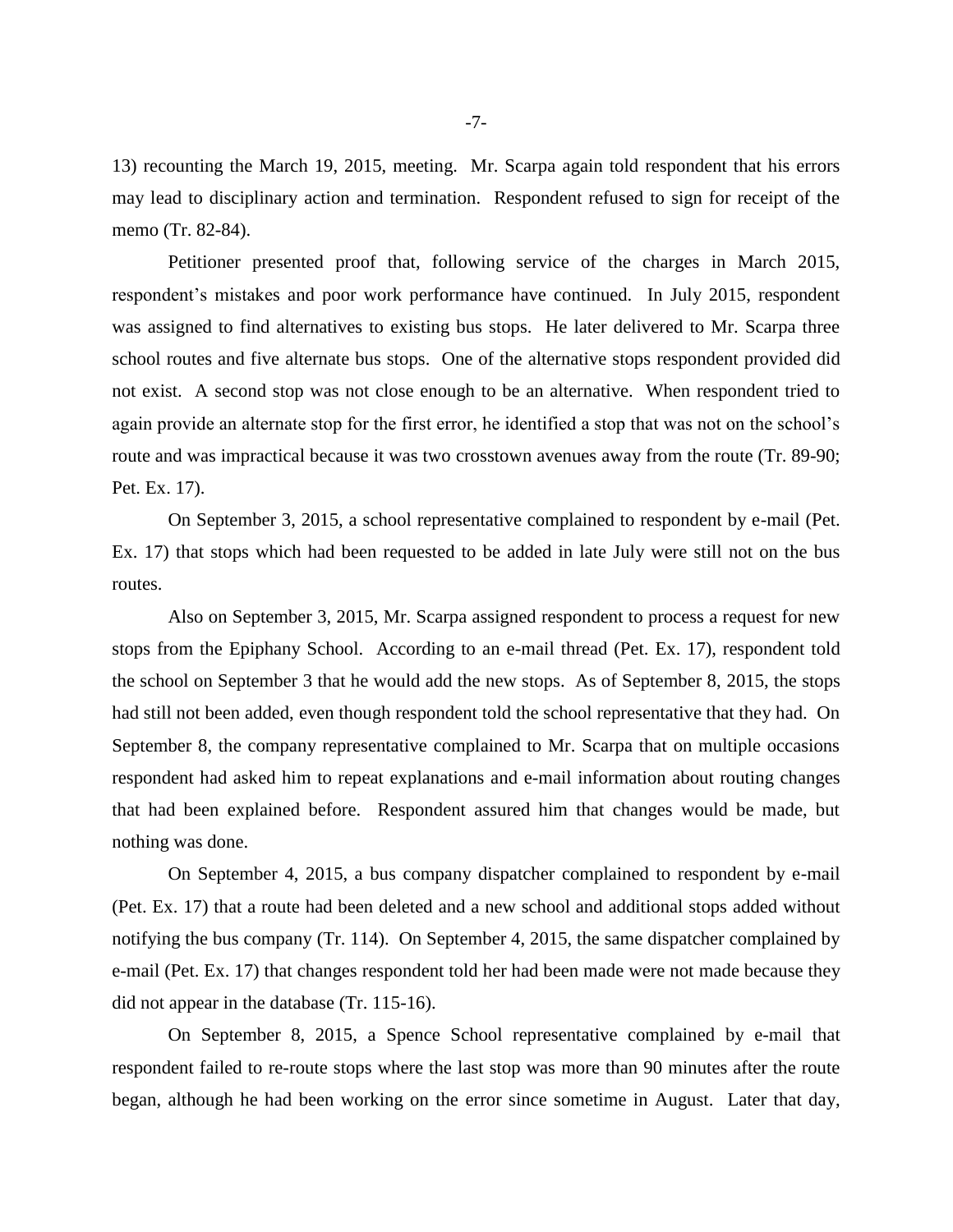after respondent sent a fax supposedly demonstrating route corrections, the representative complained again to respondent that "none of the routes you faxed me are ours" (Tr. 118).

On September 9, 2015, respondent sent an e-mail (Pet. Ex. 17) to a bus company adding several bus stops to a route, effective the following day. The company representative complained to Mr. Scarpa that this was insufficient notice to make this change (Tr. 120).

On September 11, 2015, according to an e-mail thread (Pet. Ex. 17) between Mr. Scarpa, the bus company, the school, and a parent, respondent added a stop and sent the route information to the wrong garage location. This resulted in two students being denied bus service and missing a day of school (Tr. 122-23).

On September 15, 2015, respondent was asked to add a stop in Lower Manhattan for the Browning School. According to an e-mail (Pet. Ex. 17) from Mr. Scarpa, respondent added the stop to the middle of a bus route on the Upper East Side, requiring the bus to go all the way from East  $62<sup>nd</sup>$  Street downtown to Varick Street and then back uptown to a stop on East  $72<sup>nd</sup>$  Street at rush hour, adding almost 90 minutes to the length of the bus route and making the final stop at 5:30 p.m. (Tr. 123). Mr. Scarpa referred to this routing as "so ridiculous that I found it hard to believe it was even done" (Tr. 123).

Mr. Scarpa indicated respondent was generally unable to perform any part of the router job well, that respondent could do no routing work independently, and that retraining had brought no improvement to respondent's job performance (Tr. 131-32). After being with the unit for nearly three years, respondent still did not seem to understand the basic procedure for modifying stops or creating bus routes (Tr. 132). Mr. Scarpa estimated that 80 per cent of his work contained mistakes (Tr. 145-46). Other routers, such as Mr. Libasci, made approximately two mistakes per year, whereas respondent made mistakes in most of the assignments he was given (Tr. 148). Even though respondent worked in proximity to Mr. Scarpa, he does not ask him for help (Tr. 131). Several bus companies and school representatives have complained about respondent's mistakes and asked not to work with him (Tr. 85). Correcting respondent's repeated errors has caused other routers to neglect their own work and forced Mr. Scarpa to have some other routers work overtime and on weekends. He estimated that the overtime and extra work has cost the Department an estimated \$140,000 per year (Tr. 132-34).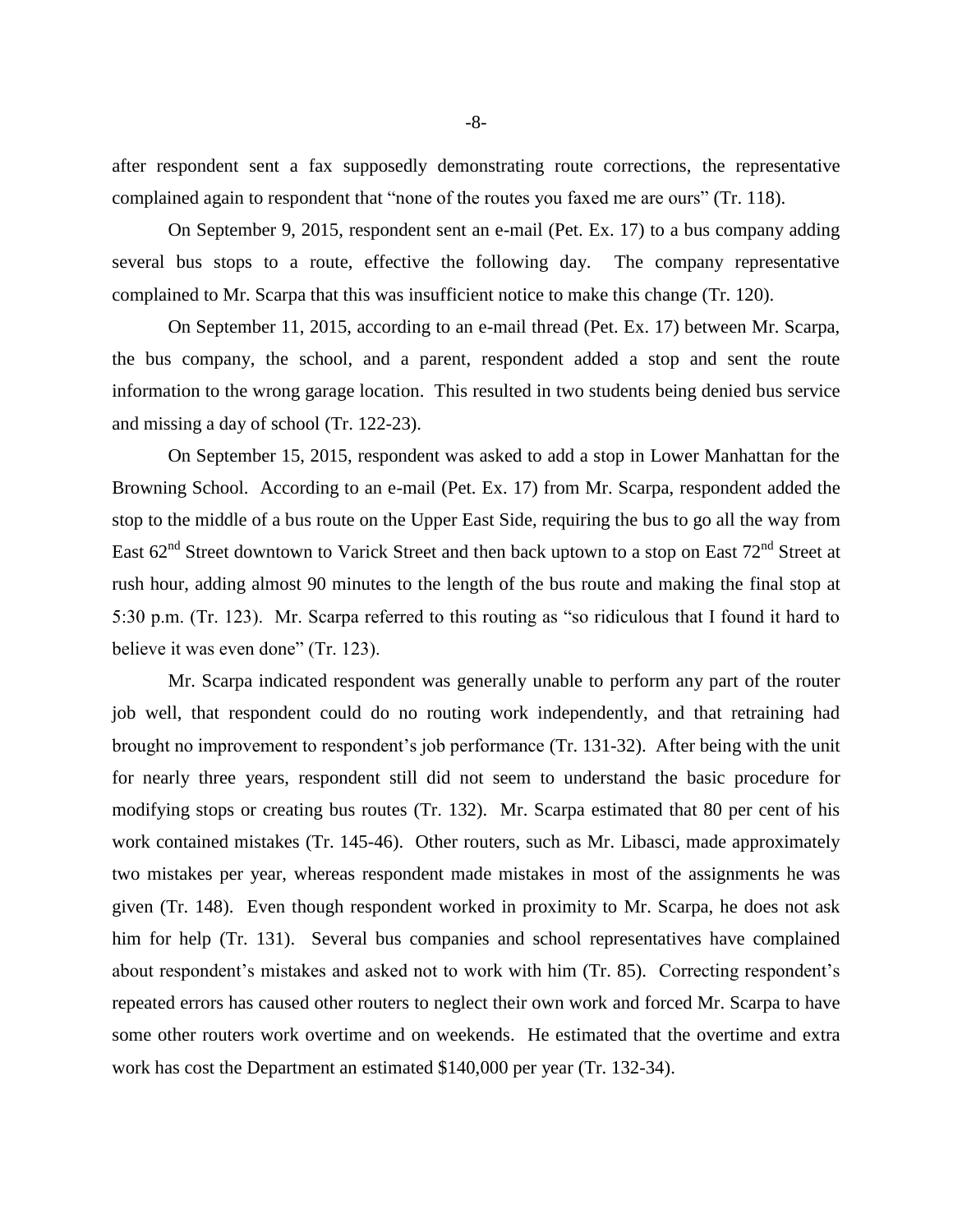In his testimony, respondent did not deny any of the mistakes described at length by Mr. Scarpa. He testified that he began working for the Department inspecting school buses and working on bus routes. In 2004 he was appointed as a QAS and assigned to field inspections (Tr. 164-65). After that unit "broke up," he was briefly reassigned to the administrative department to work on variances (Tr. 166) and then, in 2012, took a position as a router with Mr. Scarpa (Tr. 166-67). According to Mr. Scarpa, the scandal in the inspection unit occurred well before respondent left the unit due to his driver's license suspension (Tr. 137), a statement that respondent did not dispute. Respondent insisted that, as of 2012, he had "no training in [routing] whatsoever" (Tr. 167). Yet he admitted that from 1990 to 2004 part of his job was planning bus routes (Tr. 178).

Respondent admitted that he reviewed most of his work with Mr. Libasci until Mr. Libasci left the unit in August 2015 (Tr. 184). In his defense, respondent testified that he created "thousands" of stops per year (Tr. 169), that he occasionally made mistakes and corrected them by contacting the school and the bus company (Tr. 169), that he regularly asked Mr. Libasci and other routers for help (Tr. 170), and that he did not recall the percentage of mistakes he himself made. He insisted that other routers also made mistakes (Tr. 169). He stated that he was unaware that his requests for assistance from other routers interfered with their work.

The only factual allegation contested by respondent was whether he attended any of the training sessions during December 2014 and January 2015. Respondent stated that he did not attend much of the training in December 2014 and January 2015, but insisted that he went to "some" training in December 2014 and "most of them" in January 2015 (Tr. 173).

As to respondent's training attendance, Mr. Scarpa testified that respondent failed to attend any sessions in December 2014 and January 2015. Mr. Scarpa further stated that respondent admitted not attending the training when he was asked about it. Respondent's testimony that he attended some of the sessions was uncorroborated and, given respondent's considerable motive to avoid being disciplined, was not credible. I therefore find that, after being ordered in September 2014 by Mr. Scarpa to attend training two afternoons per week, respondent failed to attend training sessions in December 2014 and January 2015, as alleged in specification 3. This was insubordinate and in violation of respondent's obligation to obey the orders of his supervisor.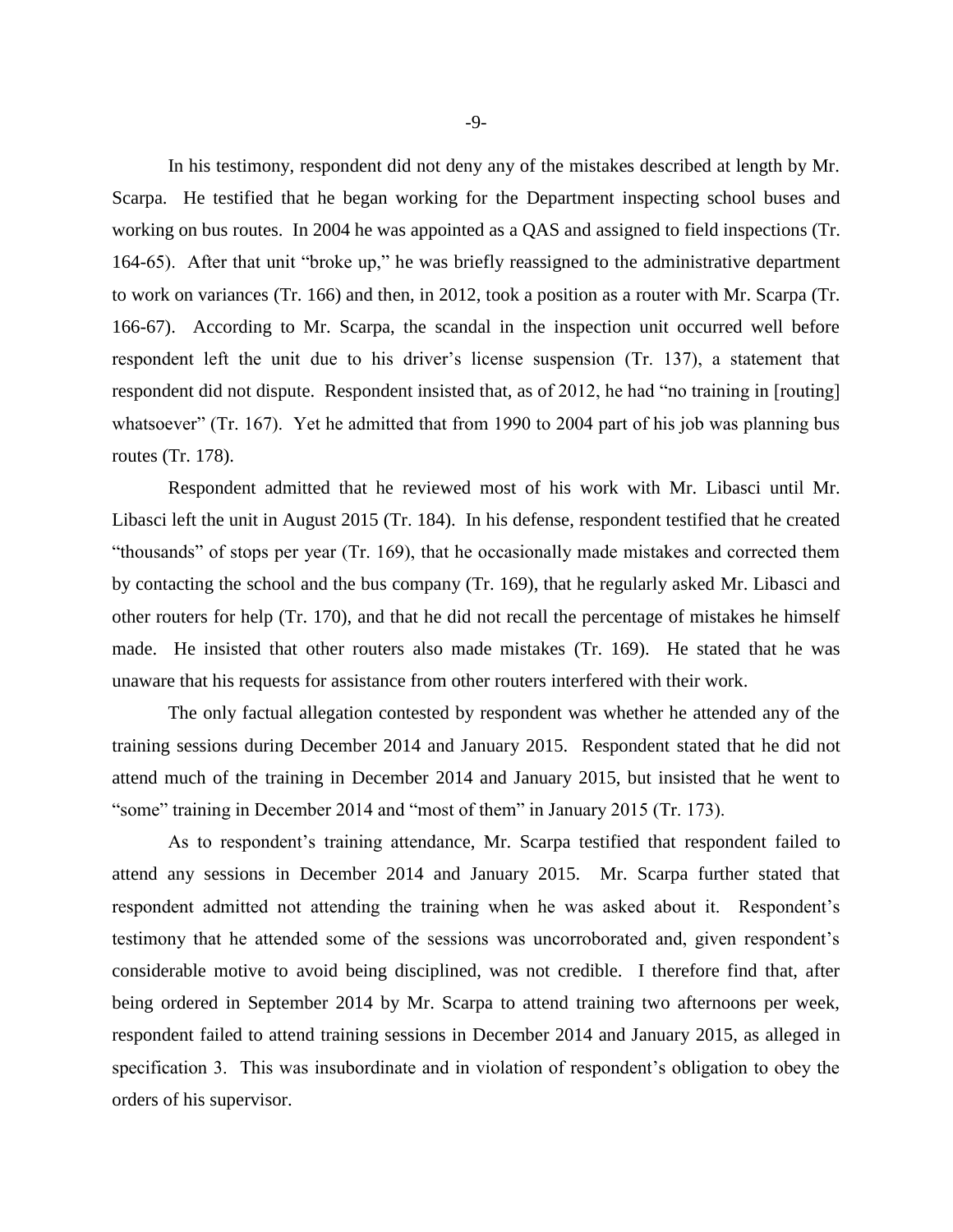Based upon the undisputed testimony of both Mr. Scarpa and respondent, I also find that respondent committed all of the errors charged in the first 11 specifications. These errors included repeatedly failing to complete or even begin assigned tasks on time, improperly removing necessary stops, adding stops without adjusting the other times on the route and without providing timely notice to the schools and the bus companies, failing to find bus stops for shelter students, repeatedly ignoring the 90-minute limit for bus routes, failing to communicate bus route complaints to his supervisor, and creating bus routes which arrived after the start of school and left before the end of school.

Specification 12 alleges that, between July 2014 and January 2015, respondent committed repeated mistakes which constituted a failure to carry out his duties and that he failed to seek assistance or retraining to avoid the mistakes. The specification further alleges that these mistakes "jeopardized the welfare and/or safety of DOE students" and "wasted DOE resources, assets, and/or finances." Mr. Scarpa's testimony was sufficient to establish this specification.

Department rules generally provide that employees may be disciplined if they are incompetent or inefficient in performance of their duties. Rules and Regulations Governing Non-Pedagogical Administrative Employees § 9.18. Pursuant to past decisions of this tribunal, incompetence under Civil Service Law section 75 is defined as the inability to perform one's job as well as the persistent unwillingness or failure to do the work. *See Transit Auth. v. Kalligeros*, OATH Index No. 475/14 at 10 (Dec. 18, 2013) (staff analyst found incompetent due to repeated mistakes in reviewing and processing budget requisitions); *Transit Authority v. Wong,* OATH Index No. 1866/08 at 13-14 (Aug. 28, 2008) (computer specialist found incompetent due to inability to perform basic computer-related tasks); *Employees Retirement System v. Myrick*, OATH Index No. 505/95 at 31 (Apr. 11, 1995) (computer associate found guilty of multiple charges of incompetence and insubordination). A determination of incompetence is generally measured by whether the employee is able to meet the minimally acceptable threshold requirements of the duties of his title. *Taxi & Limousine Comm'n v. Kowal,* OATH Index No. 1614/10 at 7 (Mar. 16, 2010), *aff'd*, NYC Civ. Serv. Comm'n Item No. CD 11-26-A (May 4, 2011); *Myrick,* OATH Index No. 505/95 at 20.

In the instant case, petitioner's undisputed proof of respondent's repeated errors established that, even after two years on the job, he is unable to perform the routing duties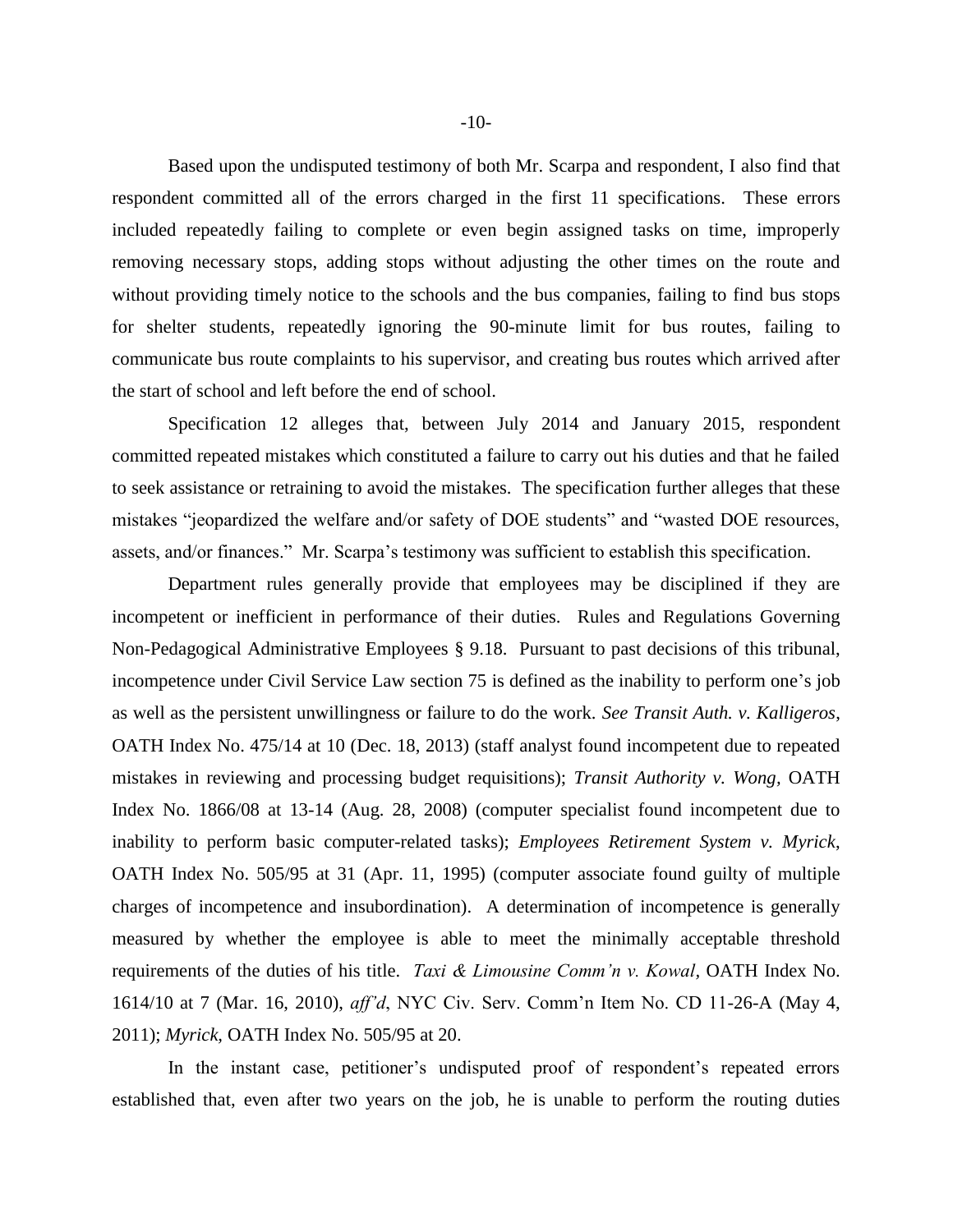required of a QAS. Respondent persistently makes basic mistakes such as not passing along bus route complaints to his supervisor, not notifying schools and bus companies of bus route changes. He apparently fails to complete most assignments on time and without multiple mistakes. Even after some three years on the job, he continues to create bus routes longer than 90 minutes, in violation of the unit standard. Respondent also adds new bus stops without making time adjustments for the following stops, so that multiple stops are scheduled for the same time, an elementary error. He creates bus routes that don't arrive until after classes have started.

Respondent's counsel contended in his closing that respondent "tries hard" (Tr. 189) and has made no more than a "handful of mistakes" (Tr. 189). In fact, the evidence at the hearing was to the contrary. Respondent refuses to acknowledge the significance of his repeated errors or show any motivation to improve, as shown by his unwillingness to avail himself of additional training without being ordered to do so. Respondent displayed an indifferent attitude toward all of his work, disregarding assignment deadlines, not replying to e-mails, initially ignoring offers of retraining and then failing to attend training even after being ordered to go, and procrastinating for days before starting various assignments.

I find that all of the charges should be sustained and, further, that respondent's repeated mistakes demonstrate incompetence to perform the duties of a QAS.

#### **FINDINGS AND CONCLUSIONS**

- 1. Specification 1 must be sustained in that, on January 29, 2015, following a field visit to a school, respondent failed to advise his supervisor that the school was having bussing problems, in violation of Rules and Regulations Governing Non-Pedagogical Administrative Employees section 9.18.
- 2. Specification 2 must be sustained in that, between October 2014 and January 2015, respondent improperly processed variance requests for students residing in homeless shelters, in violation of Rules and Regulations Governing Non-Pedagogical Administrative Employees section 9.18.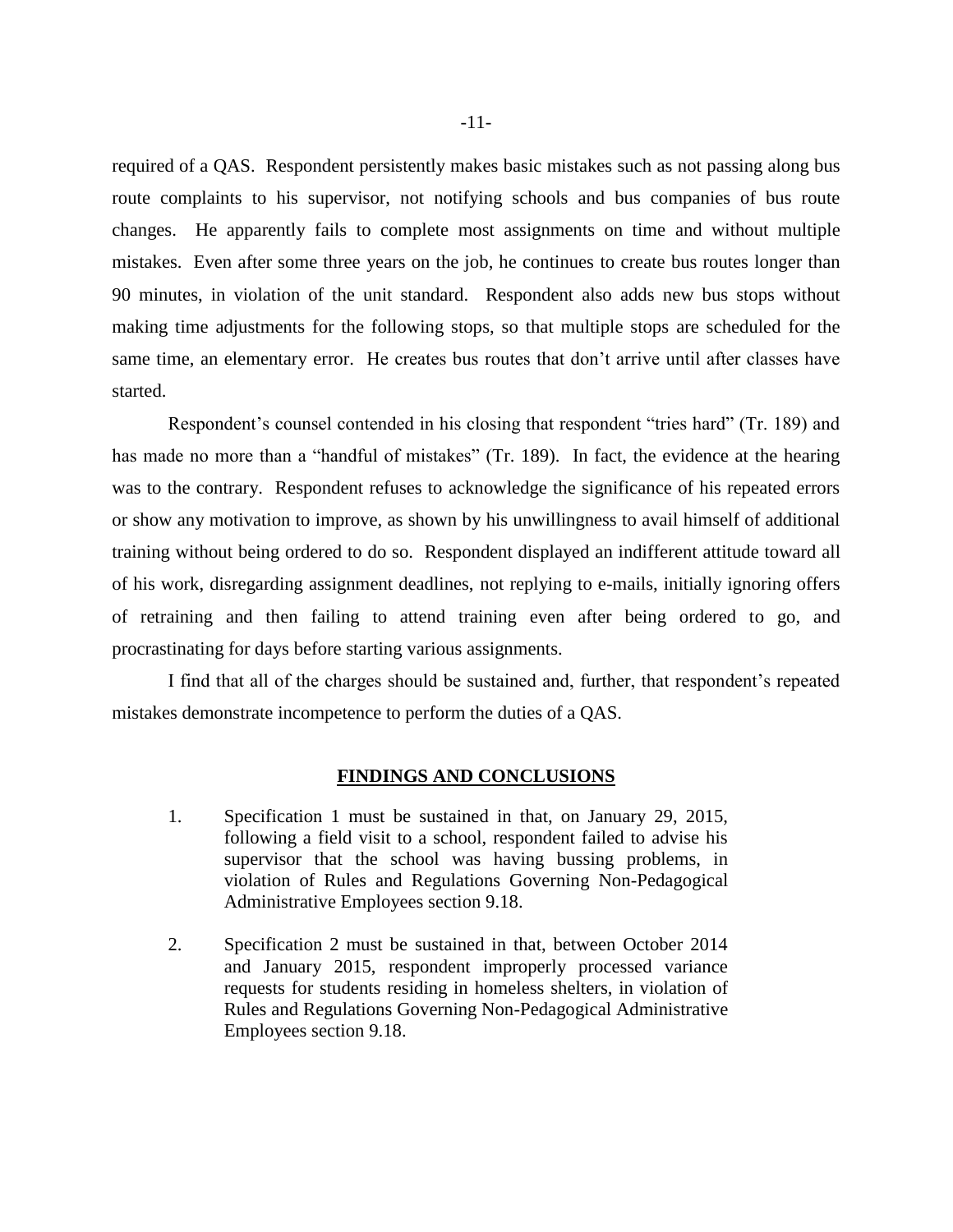- 3. Specification 3 must be sustained in that, in December 2014 and January 2015, respondent failed to attend training sessions as ordered by his supervisor, in violation of Rules and Regulations Governing Non-Pedagogical Administrative Employees section 9.18.
- 4. Specification 4 must be sustained in that, on October 20, 2014, respondent was assigned to modify school bus stops and failed to timely or properly complete the assignment, in violation of Rules and Regulations Governing Non-Pedagogical Administrative Employees section 9.18.
- 5. Specification 5 must be sustained in that, on October 9, 2014, respondent was assigned to correct bus stops which did not meet the requirements and failed to timely or accurately do so, in violation of Rules and Regulations Governing Non-Pedagogical Administrative Employees section 9.18.
- 6. Specification 6 must be sustained in that, between September 16, 2014, and October 22, 2014, respondent was assigned to process capping requests and failed to do so, in violation of Rules and Regulations Governing Non-Pedagogical Administrative Employees section 9.18.
- 7. Specification 7 must be sustained in that, on September 11, 2014, respondent was ordered to review a parent complaint about a bus stop making students late for school and failed to do so after four days, in violation of Rules and Regulations Governing Non-Pedagogical Administrative Employees section 9.18.
- 8. Specification 8 must be sustained in that, on September 8, 2014, respondent failed to notify the school and bus company of the change, in violation of Rules and Regulations Governing Non-Pedagogical Administrative Employees section 9.18.
- 9. Specification 9 must be sustained in that, in September 2014, respondent was assigned to complete extended day routing and failed to timely and correctly do so, in violation of Rules and Regulations Governing Non-Pedagogical Administrative Employees section 9.18.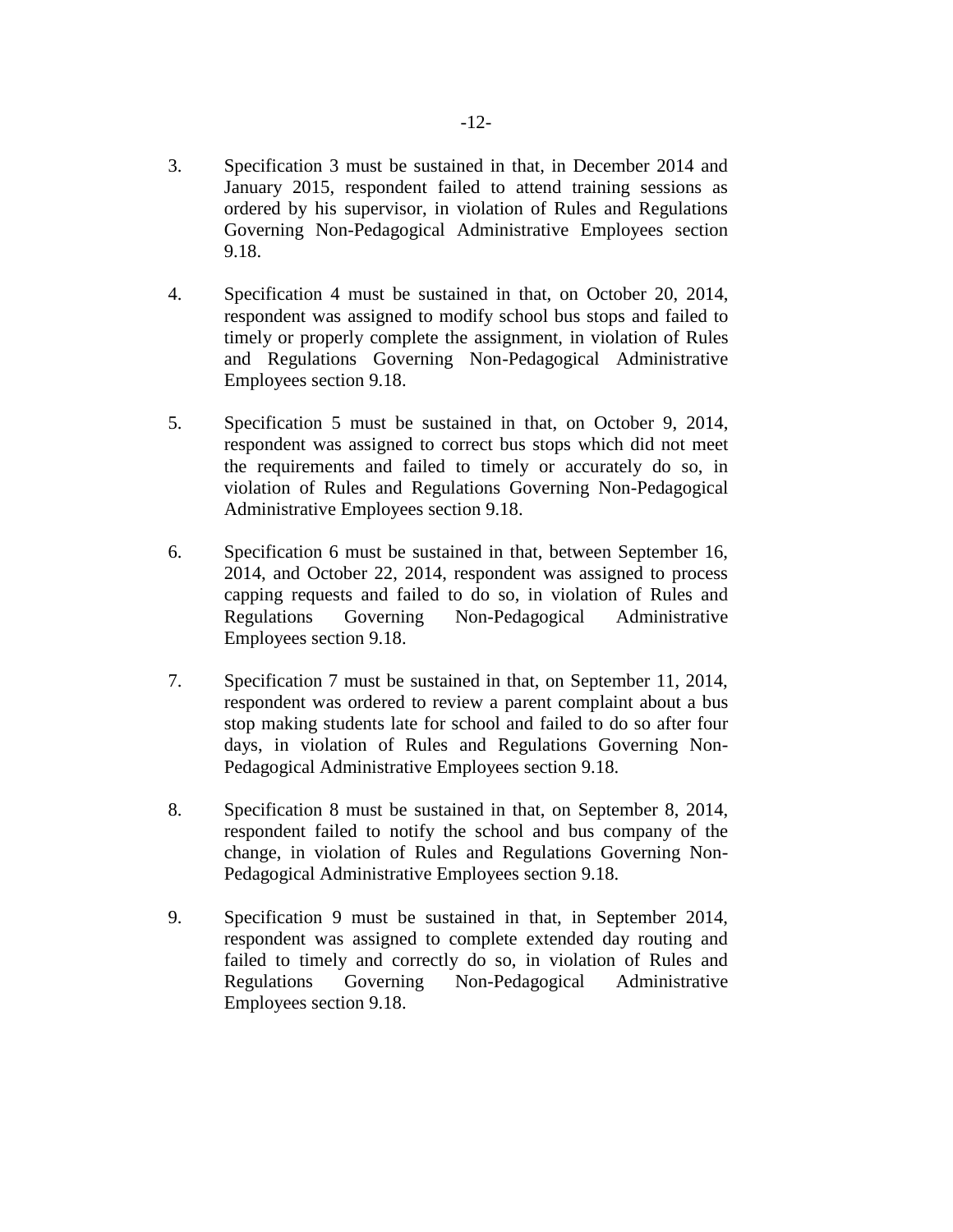- 10. Specification 10 must be sustained in that, in July and August 2014, respondent was assigned to adjust bus stops according to ridership and failed timely or correctly do so, in violation of Rules and Regulations Governing Non-Pedagogical Administrative Employees section 9.18.
- 11. Specification 11 must be sustained in that, in July 2014, respondent failed to timely and correctly delete two summer routes, in violation of Rules and Regulations Governing Non-Pedagogical Administrative Employees section 9.18.
- 12. Specification 12 must be sustained in that, between July 2014 and January 2015, respondent committed repeated mistakes which constituted a failure to carry out his duties, a threat to the safety of students, a waste of Department resources, and a failure to seek assistance or retraining, in violation of Rules and Regulations Governing Non-Pedagogical Administrative Employees section 9.18.

#### **RECOMMENDATION**

After making the above findings, I requested and received a summary of respondent's personnel history in order to make an appropriate penalty recommendation. He worked for the Department briefly in 1992 and continuously since 1997. He has been disciplined twice. Respondent lost his driver's license for one year in 2007 after being convicted of driving while intoxicated. This conviction resulted in misconduct charges, which were settled in 2010 when respondent agreed to accept a 30-day suspension as a "last-chance" agreement (Pet. Ex. 19). In 2011, respondent settled disciplinary charges of excessive lateness, early departures, and absences for another 30-day suspension in another "last chance" agreement (Pet. Ex. 20). He was suspended for 30 days in April 2015 as a result of the instant charges. Respondent's past penalties provide grounds to increase the penalty in this case.

Petitioner contends that the only appropriate penalty for an employee's two years of incompetent job performance, accompanied by at least one act of insubordination, is termination. Past cases from this tribunal support this conclusion. *See Transit Auth. v. Kalligeros*, OATH Index No. 475/14 (Dec. 18, 2013) (staff analyst who failed to complete assignments, accidentally deleted a critical electronic file, and submitted an inaccurate report terminated); *Myrick*, OATH Index No. 505/95 at 31 (computer associate who repeatedly and insubordinately failed to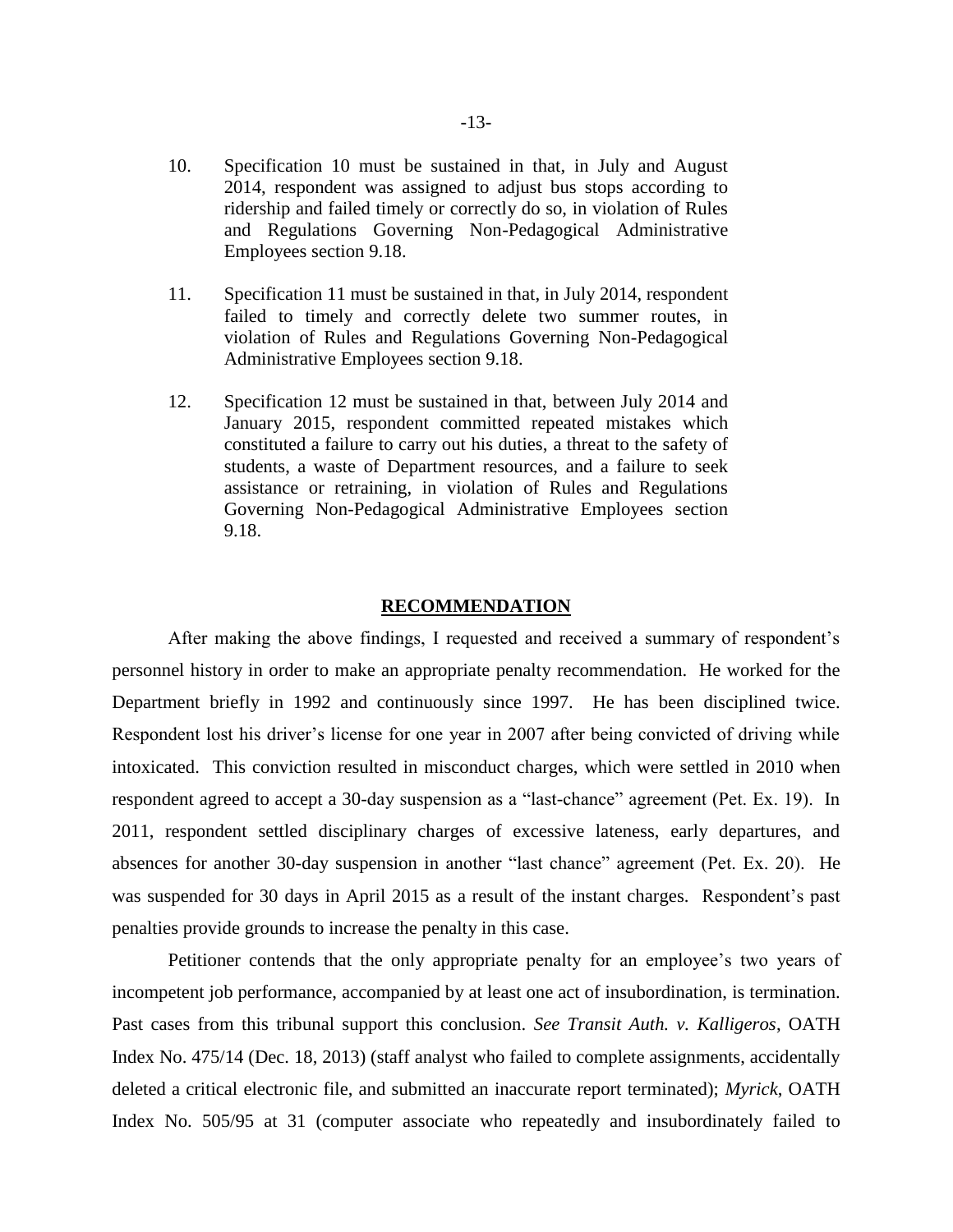perform his job functions terminated); *Dep't of Finance v. Smalls*, OATH Index No. 316/94 (Jan. 27, 1994) (supervisor of cashiers who repeatedly failed to submit reports, was insubordinate to his own supervisors, failed to meet productivity standards, refused training, and ignored timesensitive documents demoted); *Dep't of Buildings v. Almodovar*, OATH Index No. 833/91 (July 18, 1991), *aff'd*, NYC Civ. Serv. Comm'n Item No. CD 92-11 (Jan. 31, 1992) (boiler inspector who issued baseless violations and defied directions from supervisors terminated); *Bd. of Education v. Cook*, OATH Index No. 733/90 (Apr. 9, 1990) (food services manager who failed to keep accurate records, failed to complete reports, failed to manage ordering of food supplies, and failed to observe nutritional guidelines for school menus terminated); *Dep't of Consumer Affairs v. Zakzouk*, OATH Index No. 219/90 (Dec. 22, 1989), *aff'd*, NYC Civ. Serv. Comm'n Item No. CD 90-96 (Oct. 25, 1990) (inspector who falsified time entries, wrote baseless violations, and disobeyed orders terminated).

Respondent's repeated mistakes have had severe consequences. On one occasion, students who were not picked up due to respondent's failure to properly notify the bus company of a route change missed a day of classes. On other occasions, both bus dispatchers and school personnel were forced to send repeated e-mails to respondent and Mr. Scarpa, requesting that route changes respondent was responsible for be completed. Respondent's failure to complete assignments and errors have taken a toll on the entire unit, with multiple routers being required to work overtime in order to complete their own work after spending their work hours on respondent's assignments.

As in many of these past cases, respondent in this case provided little reason to believe that his work performance will ever improve. Respondent was disciplined for misconduct with lengthy suspensions twice, was warned in writing several times by Mr. Scarpa that his repeated errors and failure to obey orders would result in disciplinary action, and was served with disciplinary charges in March 2015. He was required to attend extra training sessions since September 2014. Yet the record shows that suspensions and threats of further discipline have had little effect. Since March, respondent continues to make the same errors, including failing to complete assignments and failing to notify school and bus companies. The bus route he created on September 15, routing a bus from the Upper East Side, down to the tip of Manhattan, and then back uptown, as pointed out by Mr. Scarpa, was outrageously incompetent, violating not only the